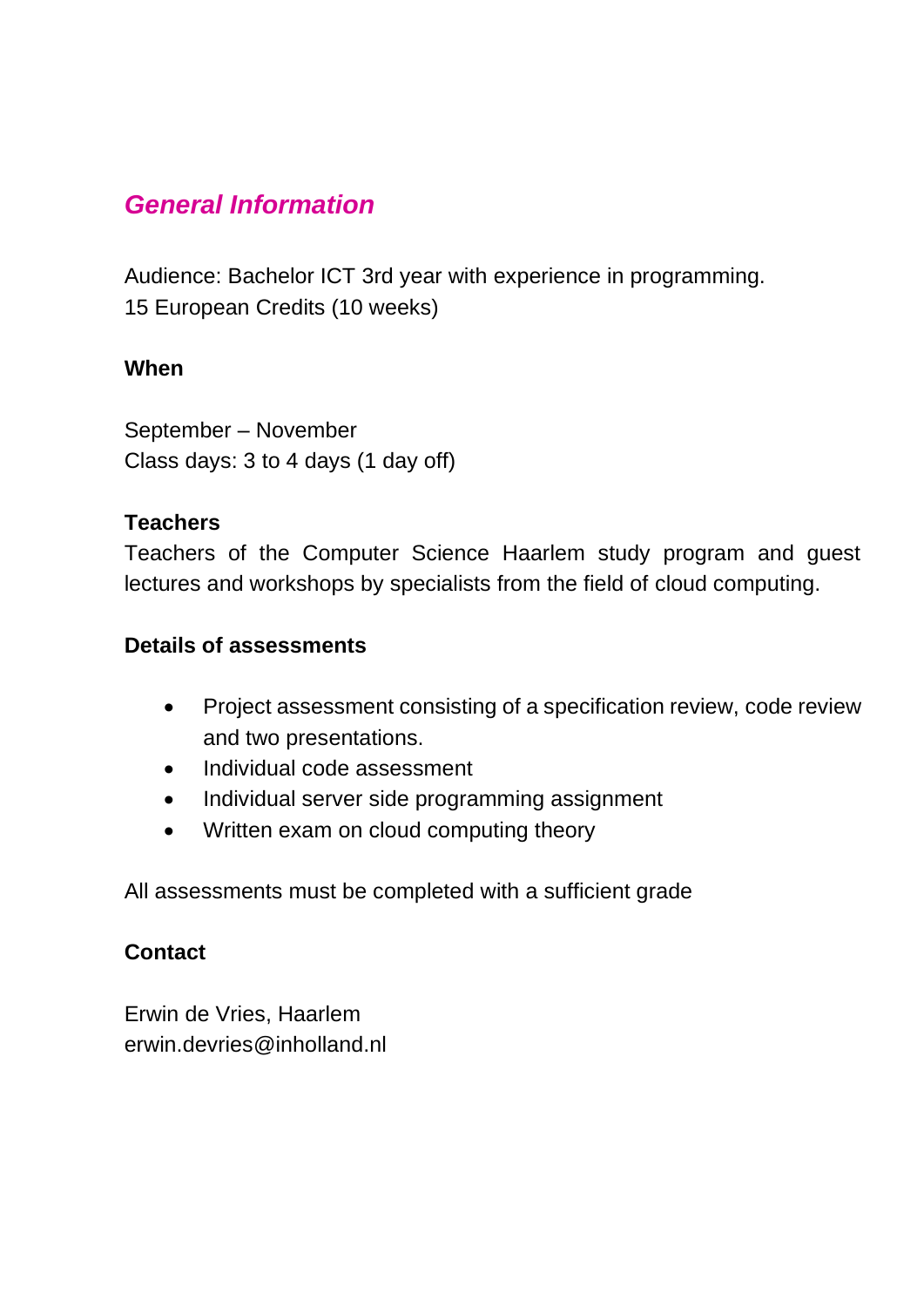

# **Domain TOI – Cluster ICT** *Minor Cloud computing*

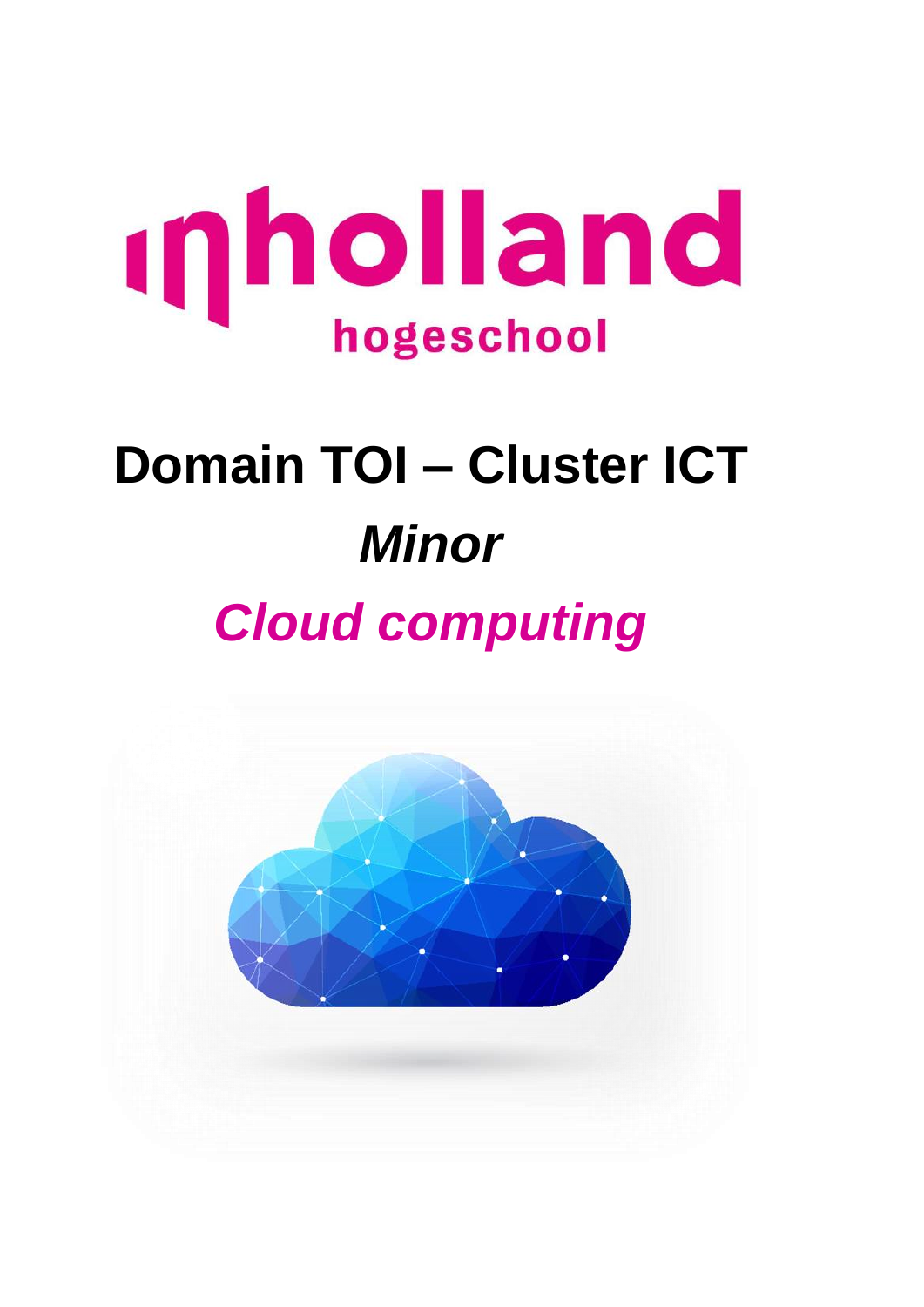## *Cloud computing*

Over the past decade server side software deployment models have rapidly changed, and the availability of development services has greatly increased. Thorough knowledge of IaaS and PaaS solutions is vital to software developers specializing in backend software development. This minor addresses these topics in a hands on manner, and teaches you how to develop *serverless* solutions. It consists of various classes and workshops with topics ranging from obtaining hands on experience with Microsoft Azure, to cloud database models, REST API design and testing, Continuous Integration / Continuous Delivery (CI/CD) and DevOps.

A general overview of the scope of the concepts of cloud computing is provided by the Cloud Computing course. The API Design course teaches you how to properly design and document an API based on the RESTful paradigm using OpenAPI (Swagger). The API Testing course provides you insights in how to perform automated tests on an API, and how to integrate this into a CI/CD pipeline. A course in Cloud Databases allows you to differentiate between various options at hand for storing information in a scalable manner. Hands on experience is provided by several Azure development workshops.

The core of the minor consists of a group project for an external client (not for profit), which provides you the opportunity to seeing your backend being applied in practice.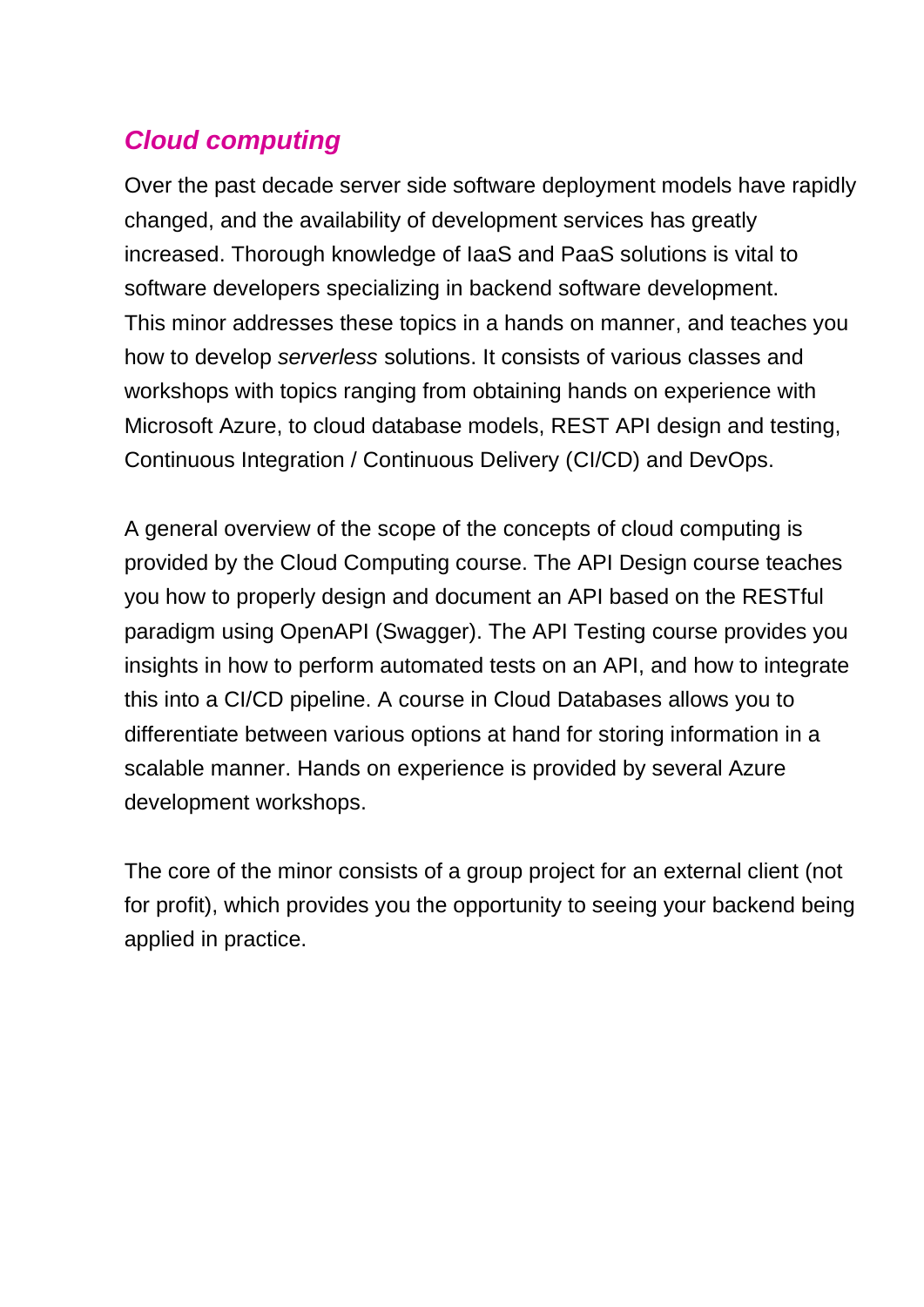## *Goals*

The student is able to:

- identify cloud deployment models and apply these models in a development process
- design an API using the RESTful paradigm
- model and document an API using OpenAPI (Swagger)
- differentiate between various cloud database models, and apply them to a software solution
- design and develop highly scalable serverless cloud solutions
- cooperate with fellow students in software development activities
- effectively communicate with external clients (not for profit)

## *Strategies and teaching activities*

- Workshops by experts
- Do research with your project group
- Lectures on theory combined with practical exercises

## *Competences*

- Management Applying principles for managing and safeguarding a software development process
- Management Setting up and executing management of a public of private cloud based infrastructure
- Management Applying configuration- change, and release management
- Analysing Exploring integration and migration difficulties
- Analysing Specifying a distributed computer system consisting of timing, resource usage and performance
- Designing Setting up a technical design for an infrastructure including the appropriate security, based on functional and nonfunctional requirements